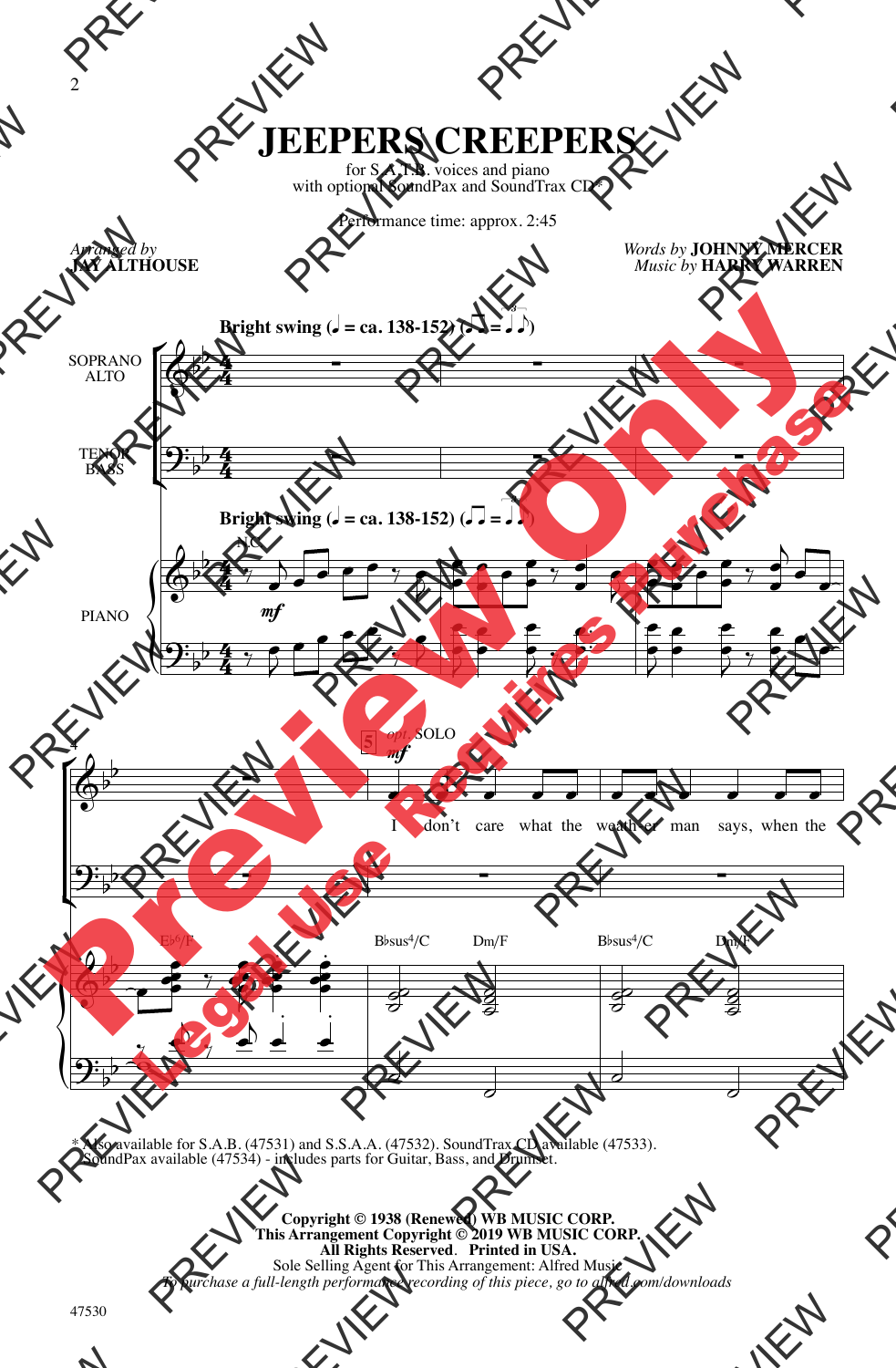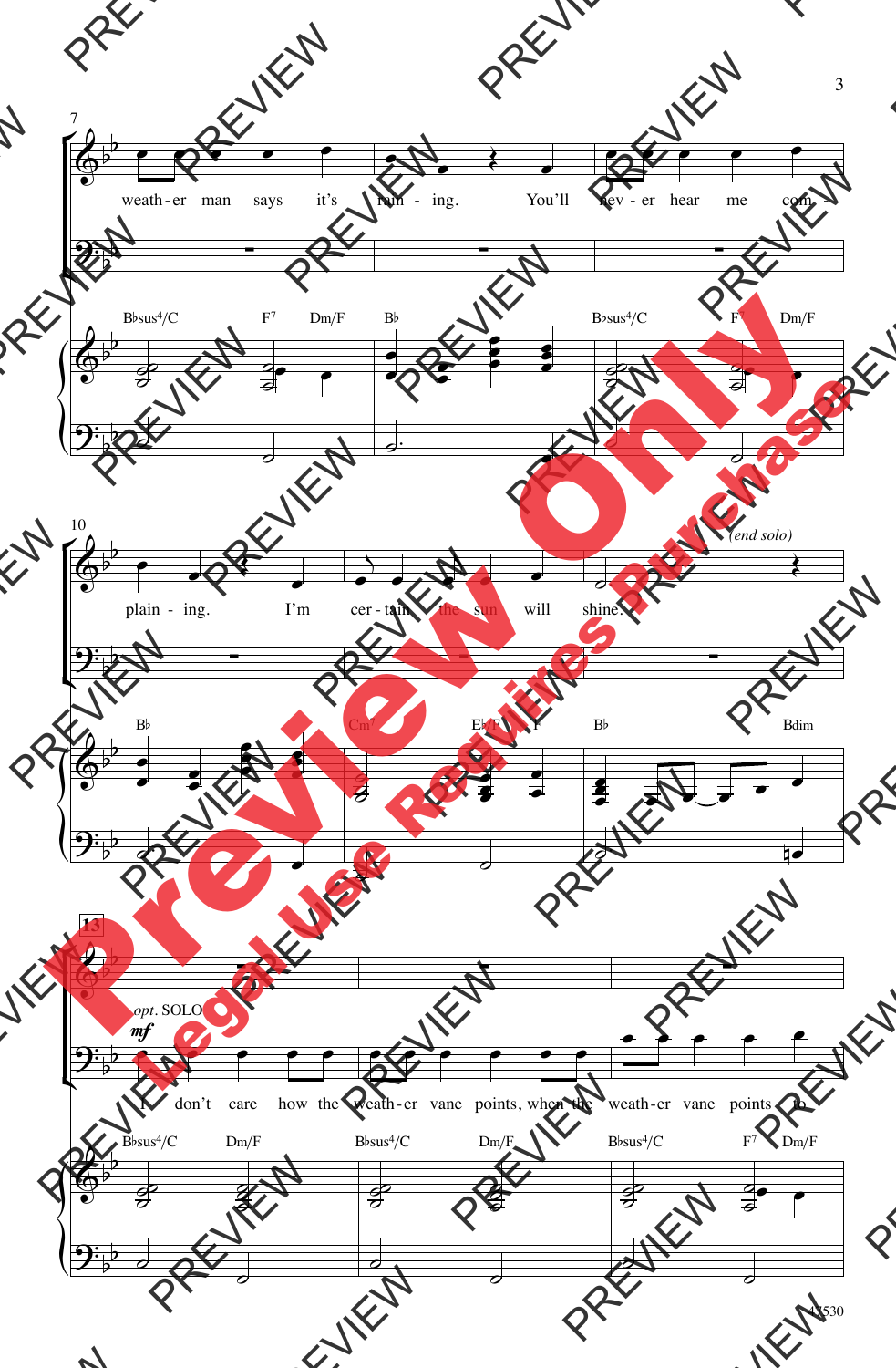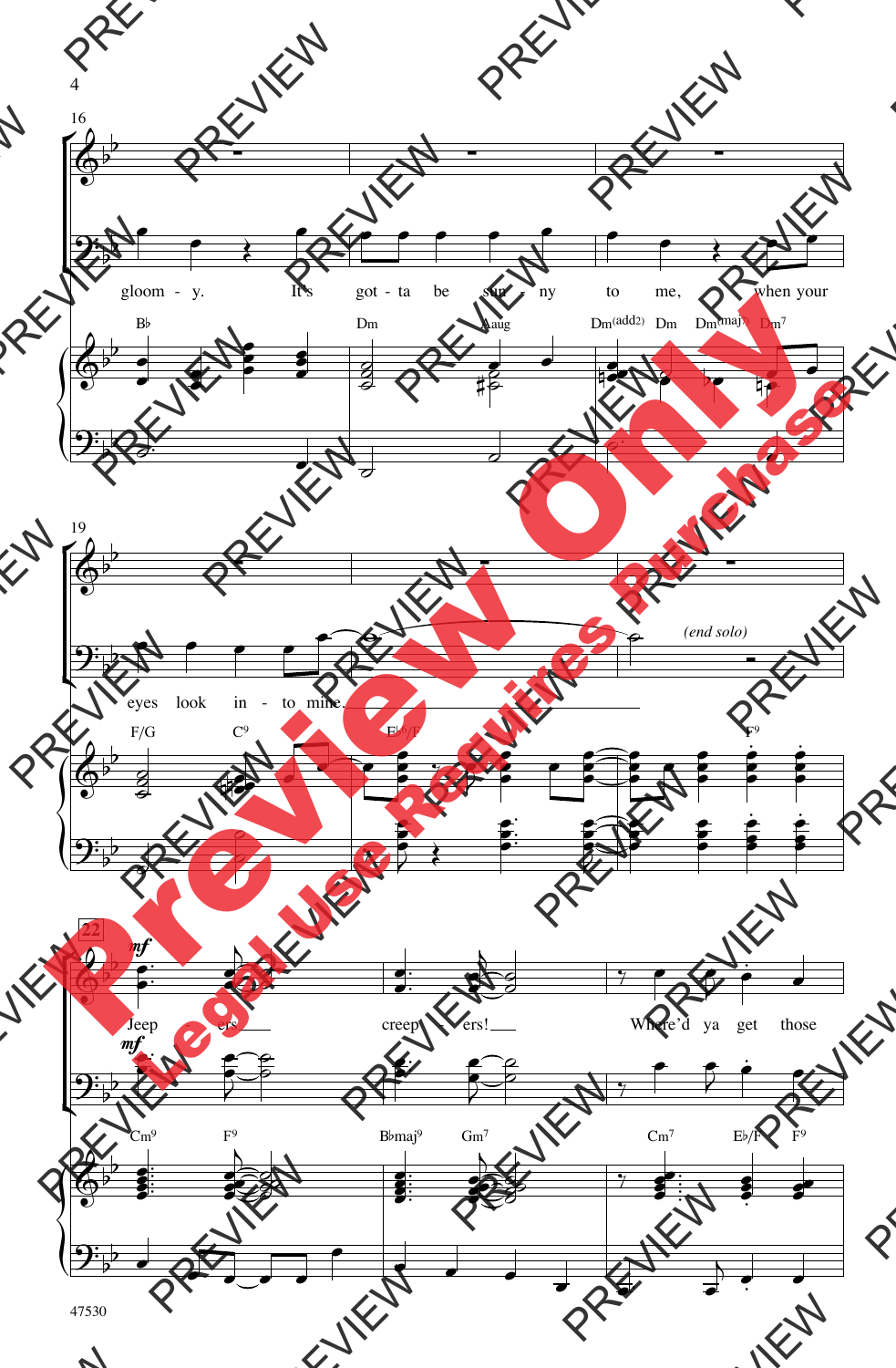

47530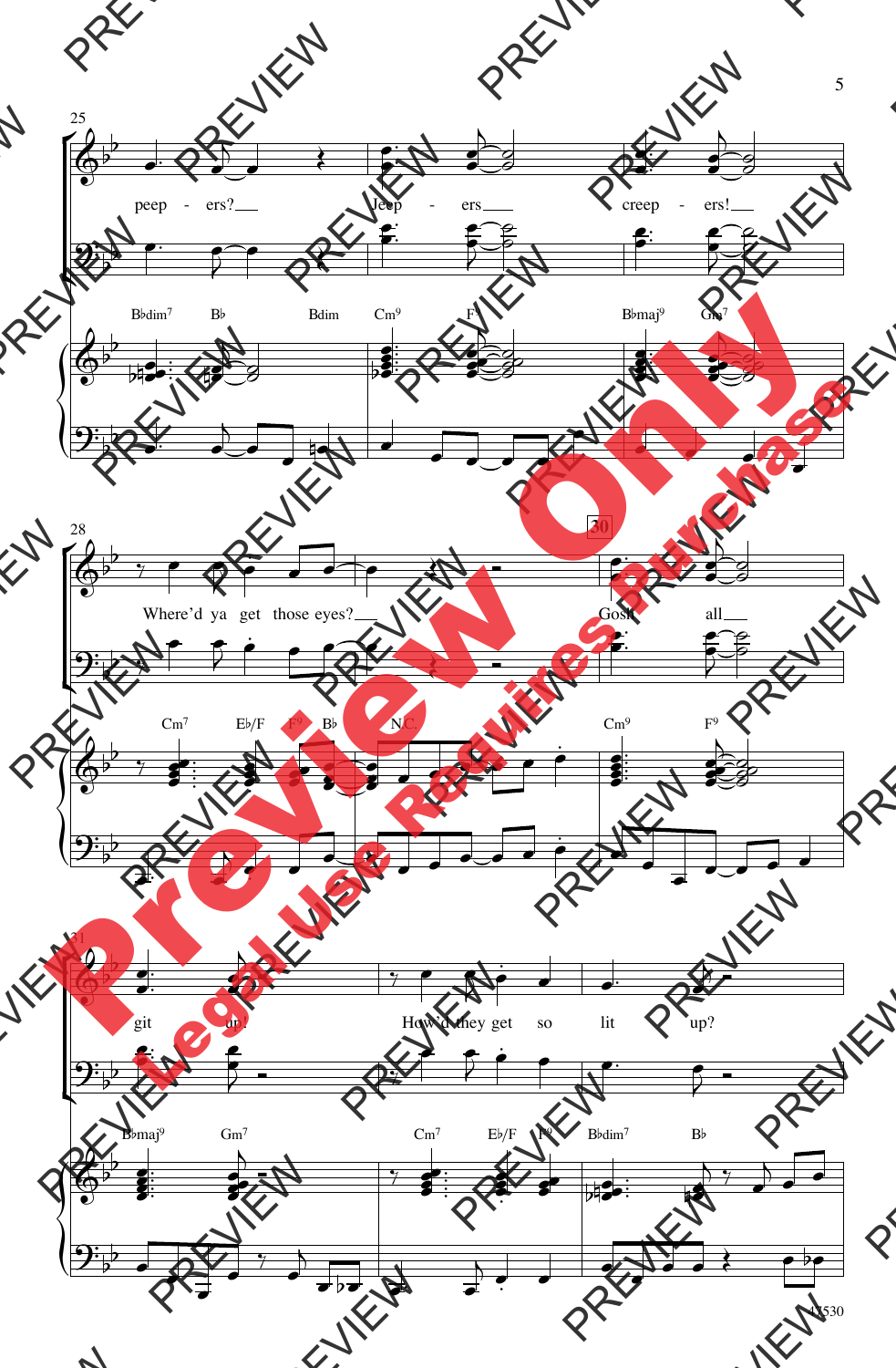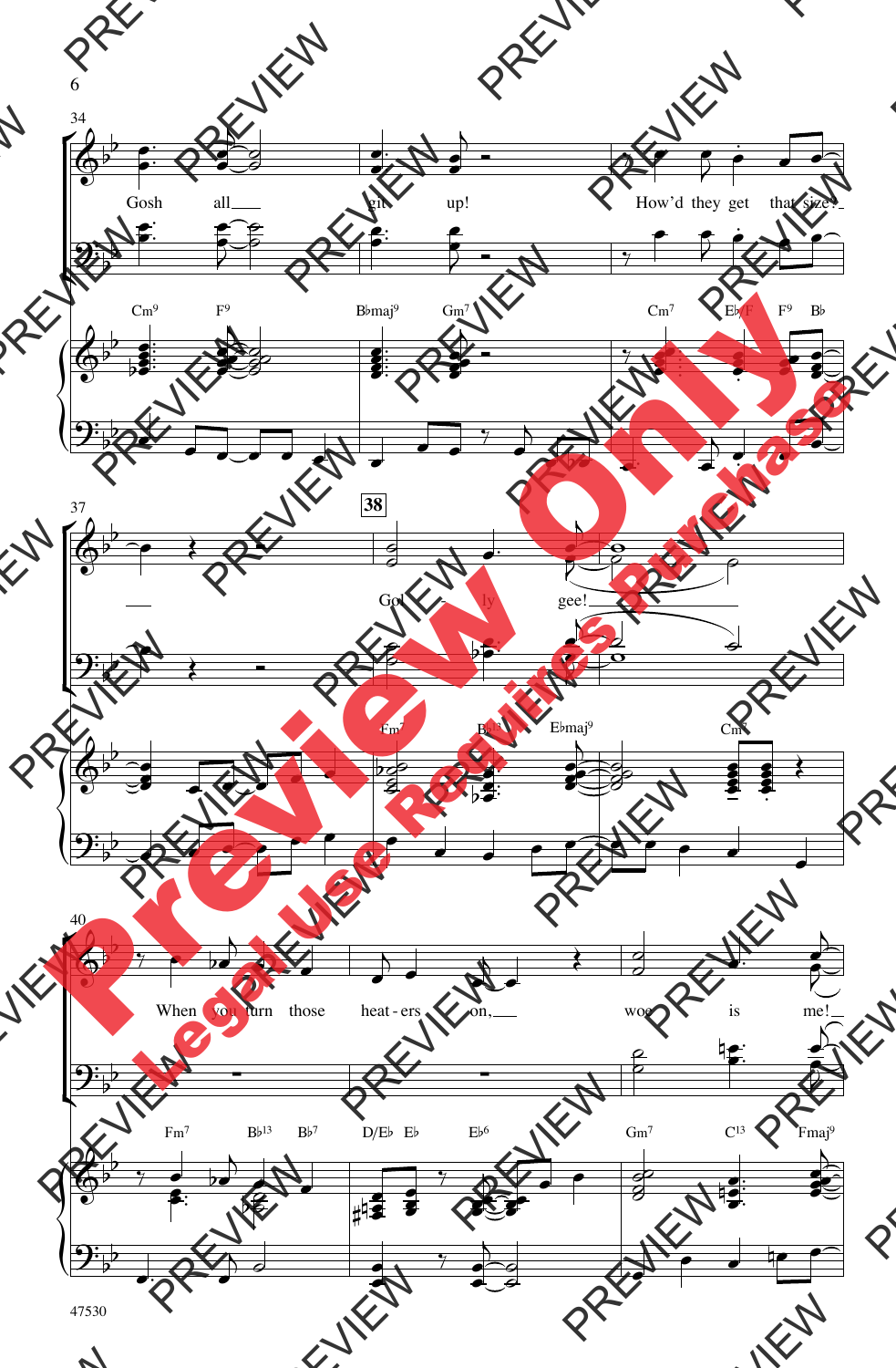

47530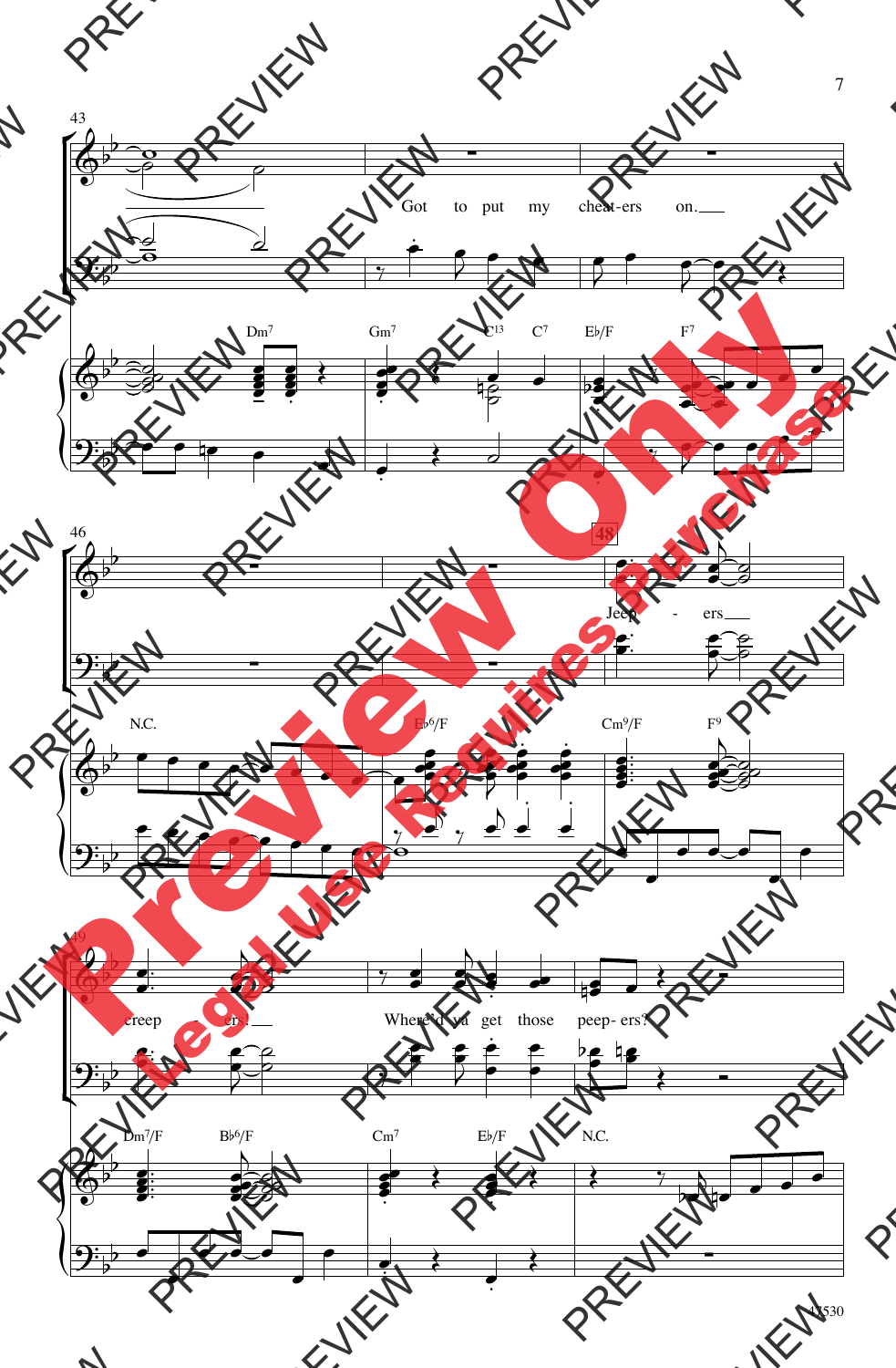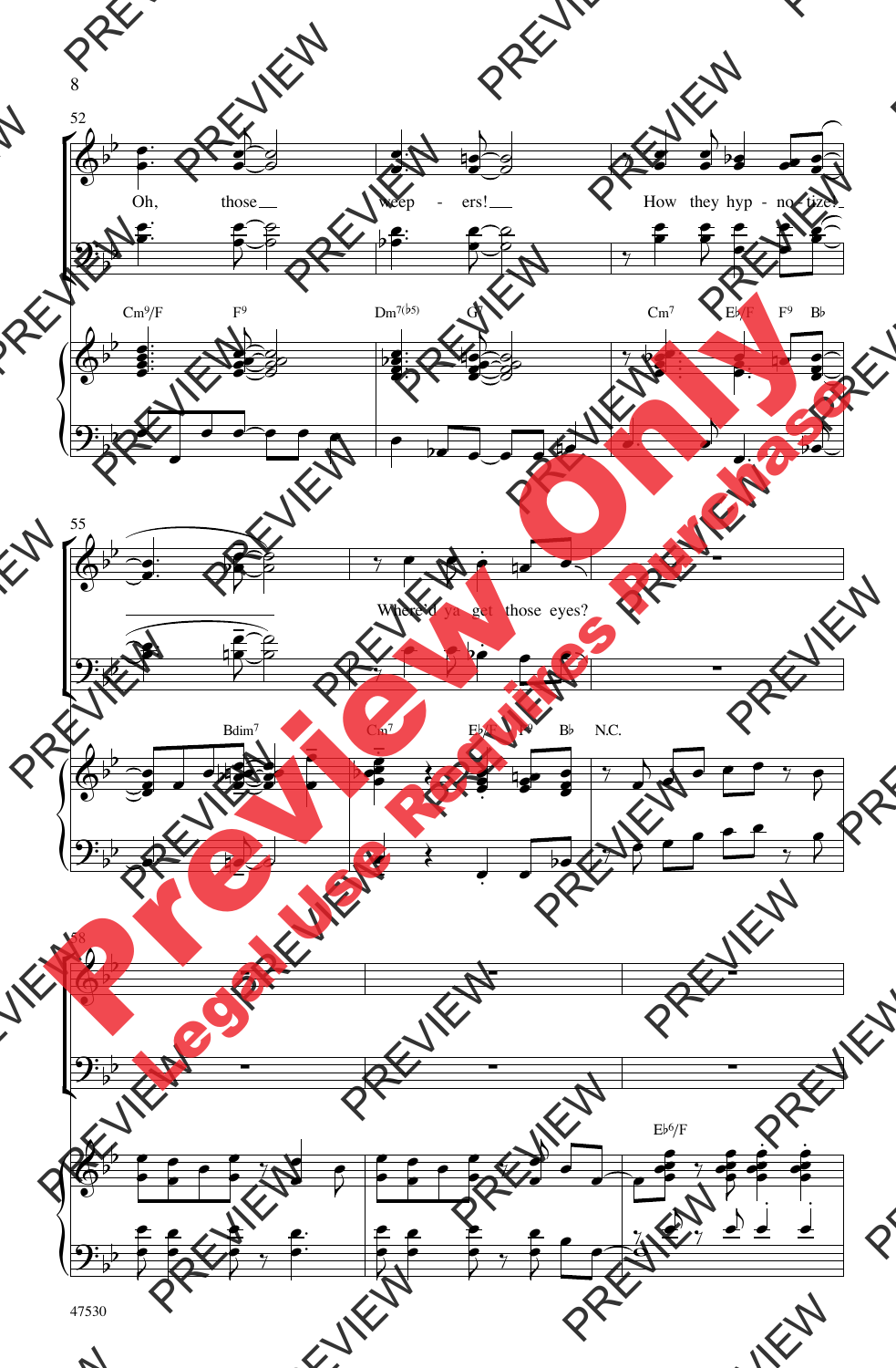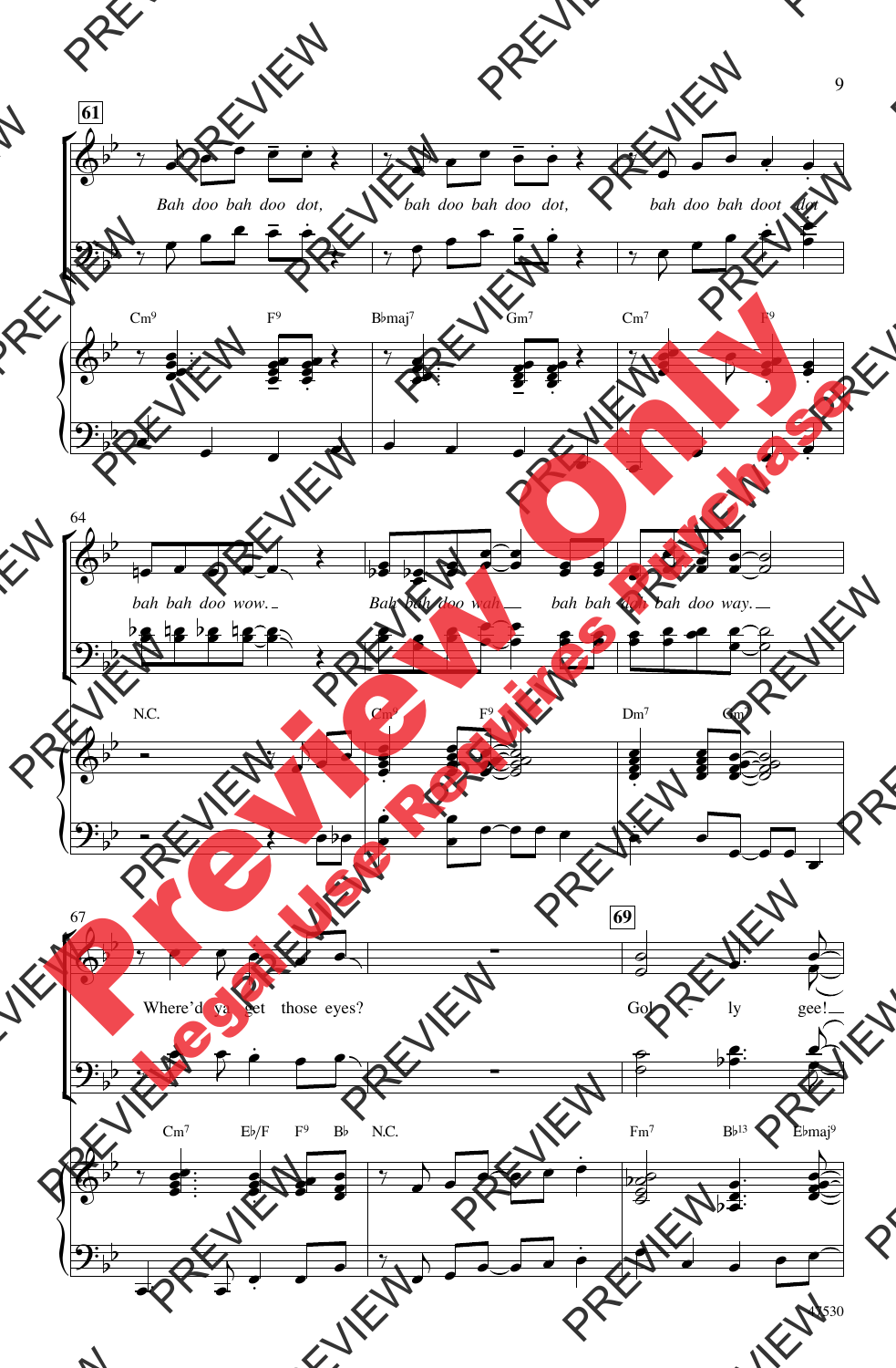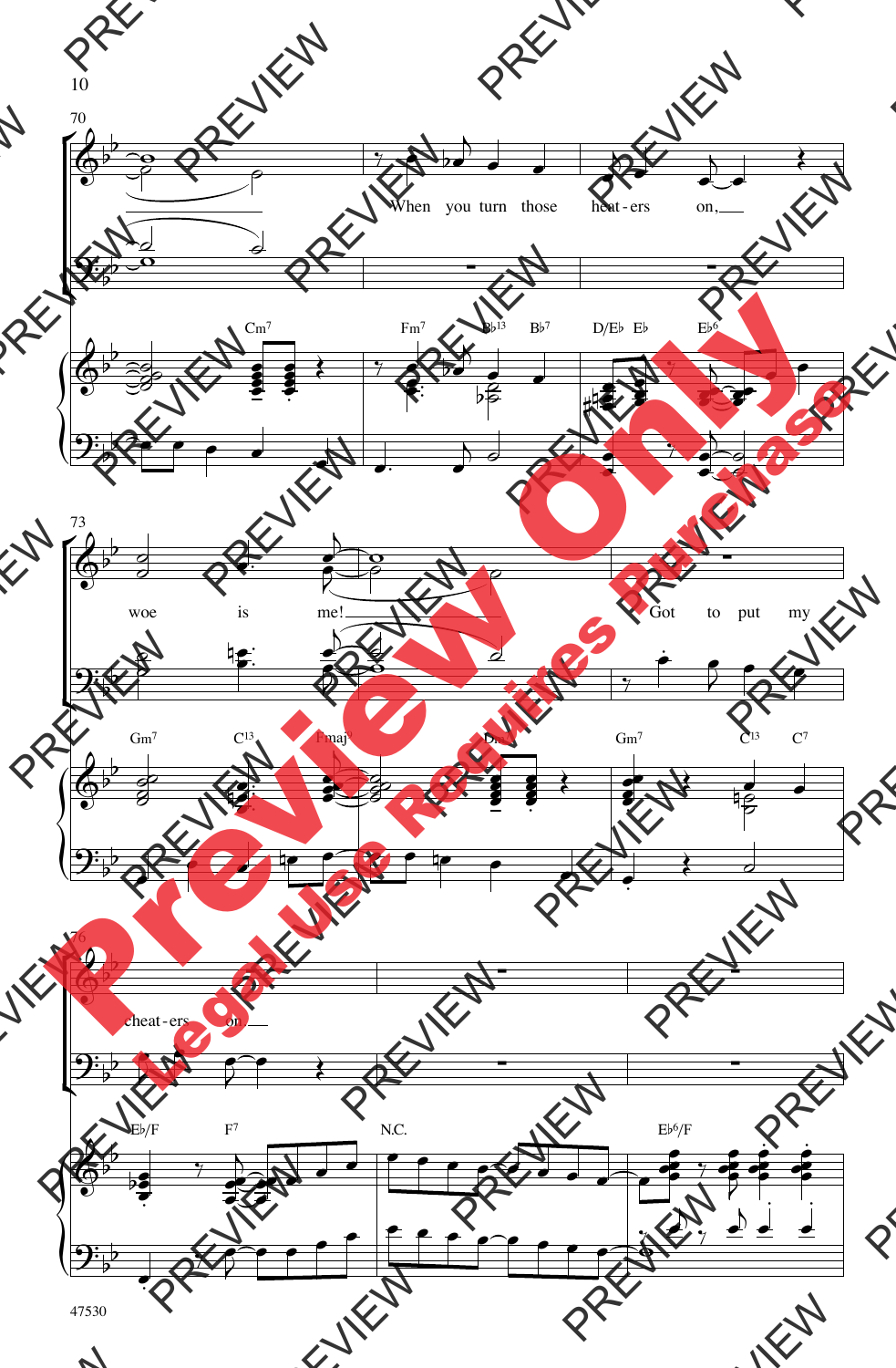